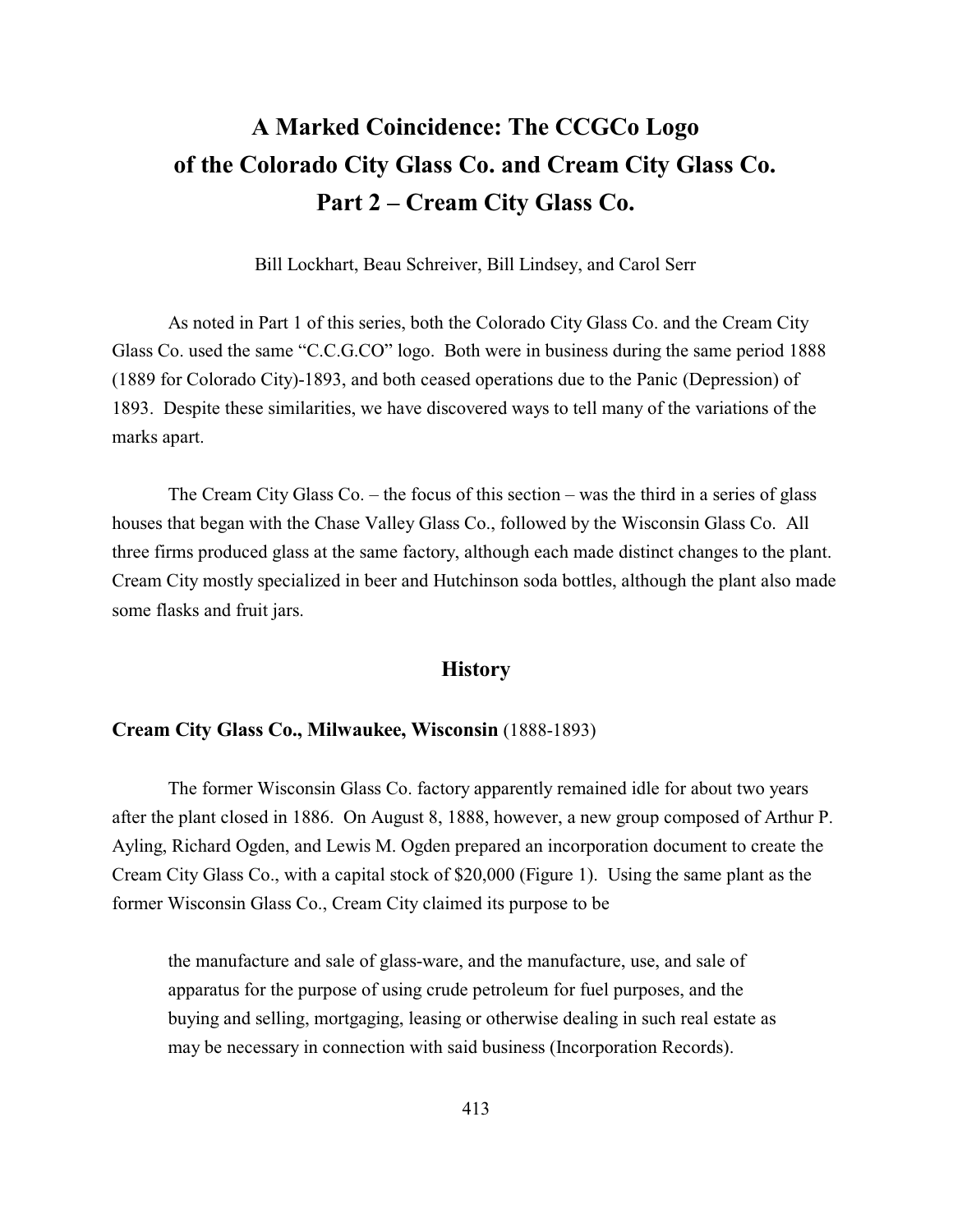According to Noyes (1962:5), the Cream City Glass Co. "leased *part* of the factory" to make beer bottles (our emphasis – see the "Ongoing Mystery" below). This was in recognition that one of the reasons for the collapse of the Wisconsin Glass Co. was overdiversification – although Cream City

IN WITNESS WHERBOF We have hereunto set our hands and seals, this thirtieth (30th) day of August, A.D. 1888. arthur Cayling. (Seal) In presence of and The (Soal) Teorga M. Goll Armin M. Rome (Seal)

Figure 1 – Signatures of Arthur Ayling, Richard Ogden, and Lewis Ogden on the incorporation papers.

later added fruit jars and flasks to its product list.

By September 8, 1890, Ayling was president with Richard Ogden as acting secretary. The amendments to the bylaws included raising the capital to \$35,000 and adding the office of vice president – although there was no indication that one was elected. The final meeting on June 26, 1891, increased the capital stock to \$50,000. Ayling remained as president, and Ogden was officially secretary (Incorporation Records).

On September 5, 1891, the *Commoner & Glassworker* reported an August 30 letter from a Milwaukee informant that Cream City had two large furnaces ready for production and a smaller one almost ready to go. "One entire furnace to make Mason jars the whole season, while another one will be nearly all taken up with 'select' ware, an order for which has been received from Pabst Brewing Co., which had heretofore gone to Streator Bottle Co." In October the *Commoner & Glassworker* crowed that Cream City "now is the only factory in operation with 4 day tank furnaces, 1 furnace of 14 rings, and 3 furnaces of 6 rings each. Large ware is made exclusively, fruit jars & beers" (Roller 1998).

Cream City's glass output for 1892 was valued by the Milwaukee Chamber of Commerce at \$237,000. The firm employed 260 people with a total salary of \$117,000. Like its predecessors, the plant again failed, this time due to the depression of 1893, and the company was again reorganized as the Northern Glass Co. (Noyes 1962:5; Reilly 2004 [1997]; Toulouse 1971:119). Although Ayres et al. (1980:12), Noyes (1962:5), and Kupferschmidt & Kupferschmidt  $(2003:27)^1$  all placed the closing date at 1894, the September 6, 1893, issue of

<sup>&</sup>lt;sup>1</sup> The Kupferschmidts (2003) openly plagiarized the work of Noyes (1962), often copying exact wording with no attribution – although they added long quotations from area newspapers.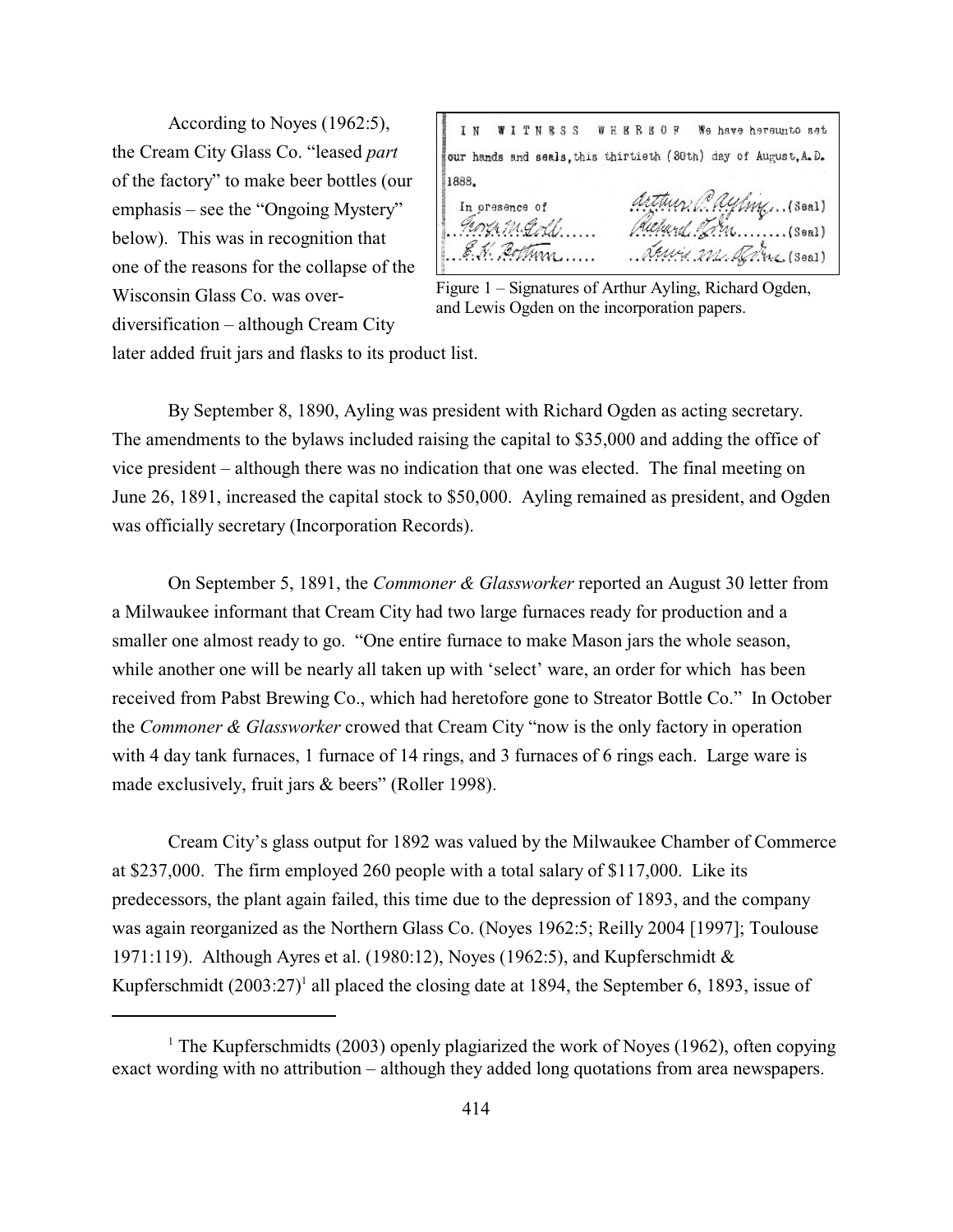*China, Glass & Lamps* noted that the Cream City Glass Co. had "filed a voluntary assignment [i.e., a notice of bankruptcy]" to Charles F. Hunter on August 29. Chapman J. Root was the superintendent at the time of the closure.

#### **The Ongoing Mystery of Plant No. 1**

Originally, the Chase Valley Glass Co. was divided into two plants – No. 1 and No. 2. There is no record of the closing of Plant No. 1, but No. 2 became the Wisconsin Glass Co. and later the Cream City Glass Co. Toulouse (1971:119) claimed that the two plants were "reunited and reorganized as the Wisconsin Glass Co." What became of the smaller plant (No. 1) after that, however, remains a mystery, but the Kupferschmidts' notation that Cream City only leased *part* of the former plant may indicate that Cream City only occupied Plant No. 2.

As noted in the Wisconsin Glass Co. section, there is some circumstantial evidence that both plants were open during that period – using slightly different sets of marks. The C.C.G.C. logo described below also had " $N^{\circ}$  1" on the base. If there had only been one factory, why would there be a need for the " $N^{\circ}$  1" embossing? This, too, may be evidence for the use of both plants during this period. We will continue this speculation in our studies of the firms that followed – still in the same location – the Northern Glass Works, Northern Glass Co., and William Franzen & Son.

## **Bottles and Marks**

Toulouse (1971:119) showed only one mark for this company: CCGCo, which he dated 1888 to 1894. Jones (1968:14) noted that the company advertised itself in the *National Bottlers Gazette* as the "only glass bottle Factory in the Northwest." Reilly (2009) quoted Wayne Kroll as saying that Cream City continued "to use the older bottle moulds from Wisconsin Glass. Many of the Cream City 'Export' beer bottles look exactly like those used by Wisconsin Glass." It is likely, however, that Cream City either peened out the Wisconsin Glass Co. basemarks or used new baseplates.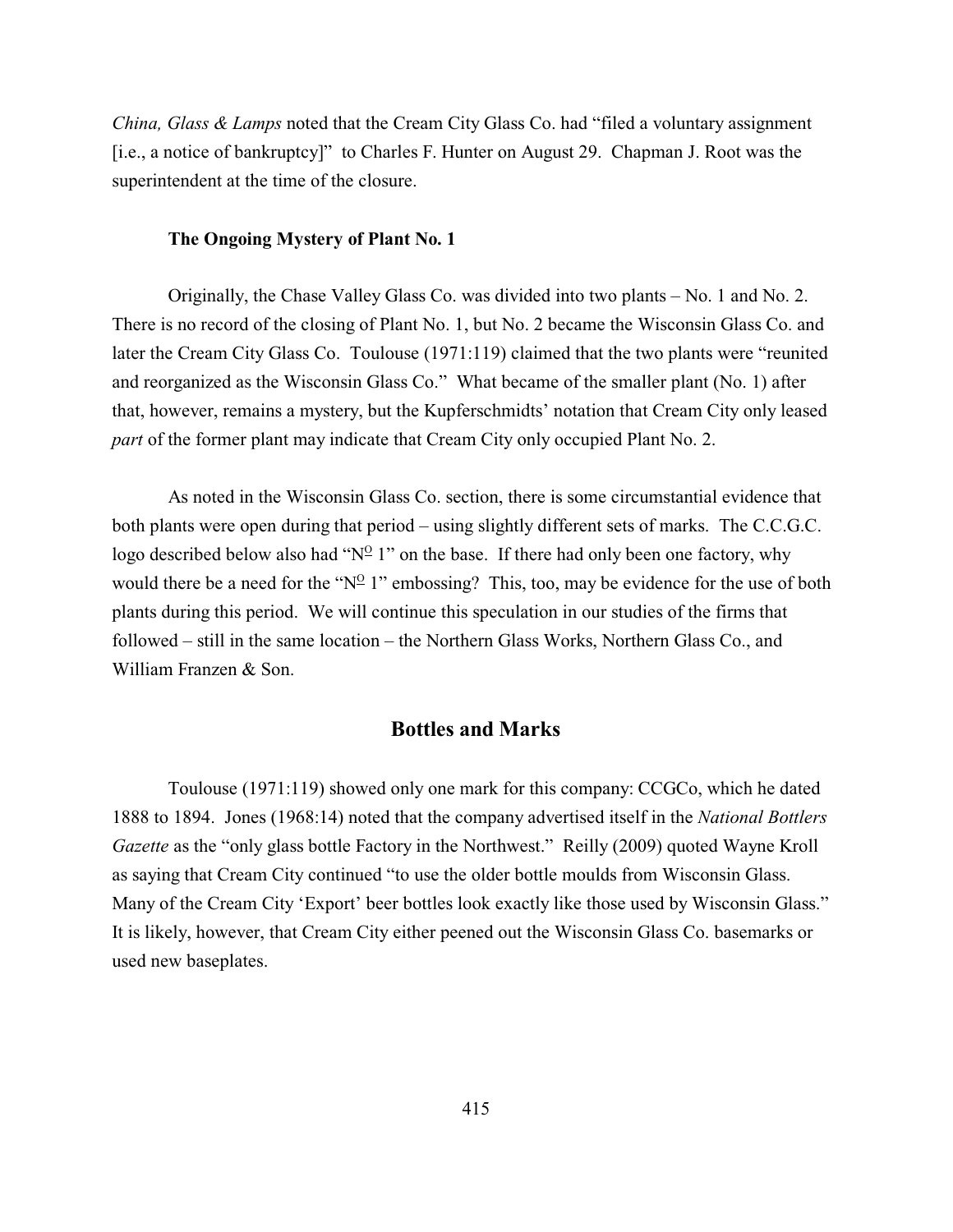## **C.C.G.C.** (1888-1894)



Figure  $2 - C.C.G.C. N<sup>0</sup> 1$ 

We have in our possession an amber beer bottle embossed "E.L. HUSTING (arch) / MILWAUKEE (arch) / WIS. (inverted arch)" on the front in a plate, with "THIS BOTTLE / NOT TO / BE SOLD" on the reverse. The base was embossed "C.C.G.C. (arch) /  $N^{\circ}$  1 (horizontal)." There is no question that the C.C.G.C. mark was used by the

Cream City Glass Co. See the discussion above for a possible explanation for the use of " $N^{\circ}$  1" on the base (Figure 2).

An eBay auction offered a Hutchinson bottle with a hexagonal "mug" base embossed "JOHN GRAFF (arch) / MILWAUKEE (horizontal)" on the front. The base was embossed "C.C.G.C. / 2 (both horizontal)" (Figure 3). The logo also appeared above what may have been a "14" (the embossing was unclear) on the base of an amber export beer bottle, offered at an eBay auction.



Figure  $3 - C.C.G.C. 2$ (Maas 2014)

#### **CCGCo** (1888-1894)

This mark appeared with only a single variation in Wilson (1981:114) on bases of amber beer bottles accompanied by the number, 11, in the center. The initials were in an arch at the top of the base (Figure 4). Jones (1966:7; 1968:14) also showed the same base (including the 11). Herskovitz (1978:8) found 22 of these marks on bottle bases accompanied in the center of the bases by numbers ranging from 3 to 21; however, he did not note the placement or configuration of the marks. Brose and Rupp (1967:90-91) noted a "3" associated with the



Figure 4 – C.C.G.CO. – arch (Fort Stanton collection)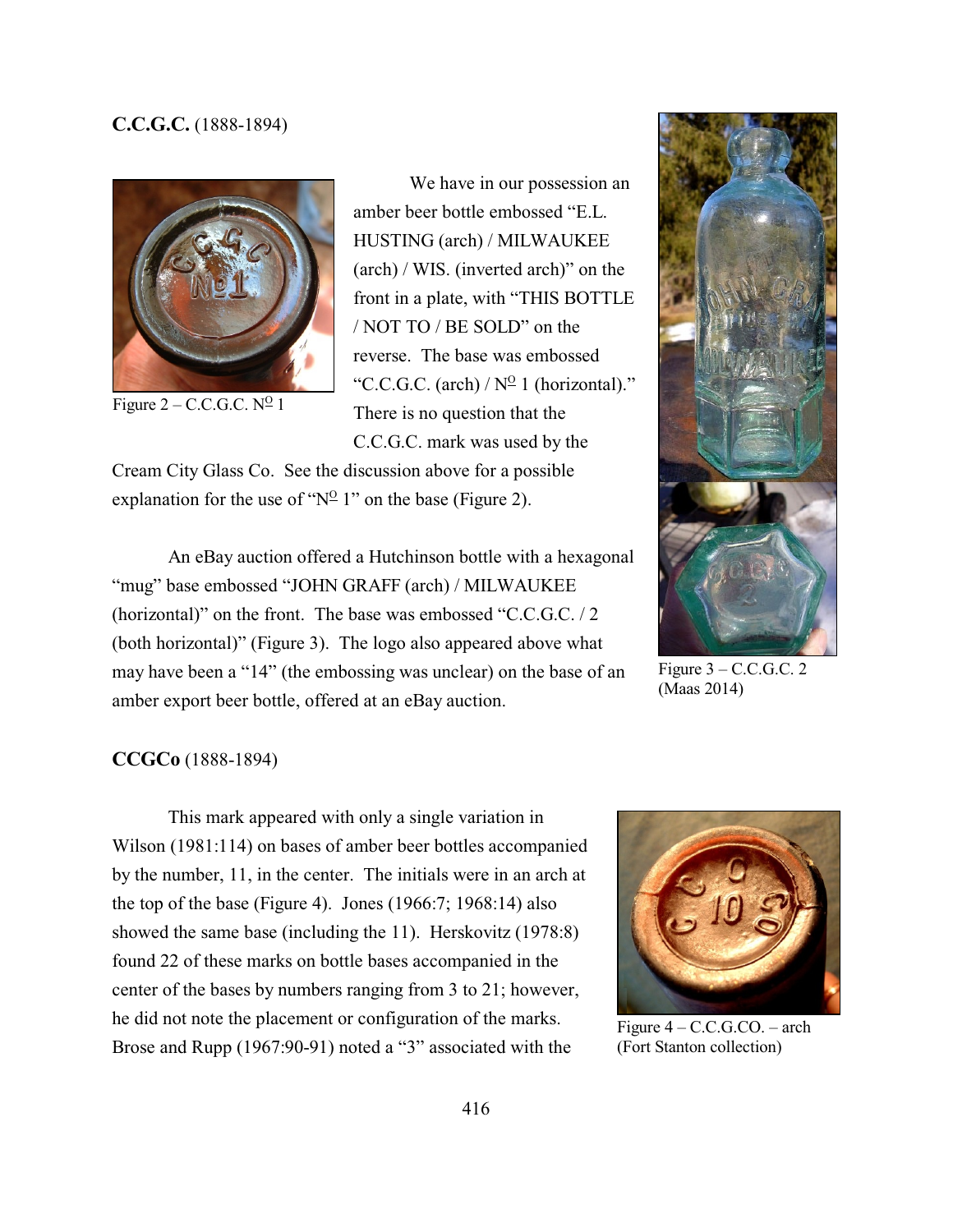

Figure 5 – C.C.G.CO. – inverted arch (Fort Stanton)

mark on a quart beer bottle and "Y, X, or nothing" on 12-ounce examples. Unfortunately, they did not describe the configuration of the marks. Ayres et al. (1980) showed a single logo in an inverted arch at the bottom of the base (Figure 5).



Figure 6 – C.C.G.CO. – horizontal basemark (eBay)



Figure 7 – C.C.G.CO. – arch (eBay)

Peters (1996:9) clearly demonstrated that Cream City Glass Co. produced soft drink bottles as well as beers. He noted the C.C.G.CO. mark in



Figure 8 – C.C.G.CO. – horizontal heelmark (eBay)

numerous cases in his book on Wisconsin soda bottles. In addition, Peters (1996:100) noted that on one specific bottle type, the manufacture's mark appeared on the back heel in one variation and on the base in another. He also listed the mark

with full punctuation. Sellers on eBay have offered beer bottles with horizontal basemarks (Figure 6), arched logos on Hutchinson bottles (Figure 7), and heelmarks on Hutchinson bottles (Figure 8). Maas (2014) photographed a John Graf bottle that was identical to the one discussed in the section above, except that this one was embossed "C.C.G.Co." horizontally across the base (note lower-case "o" in "Co.").

The Cream City Glass Co. marks, like those of the Wisconsin Glass Co. (see above) divide neatly into two variations, suggesting that the two plants may have remained in operation. As discussed above, none of the histories of the company mention the closing of either of the Chase plants, so they may have both continued in operation. Each plant, therefore, may have used a different configuration of the mark. If the two-plant assumption is correct, the CCGCo mark at the top may have been the logo for plant No. 2 (the larger operation) based on numbers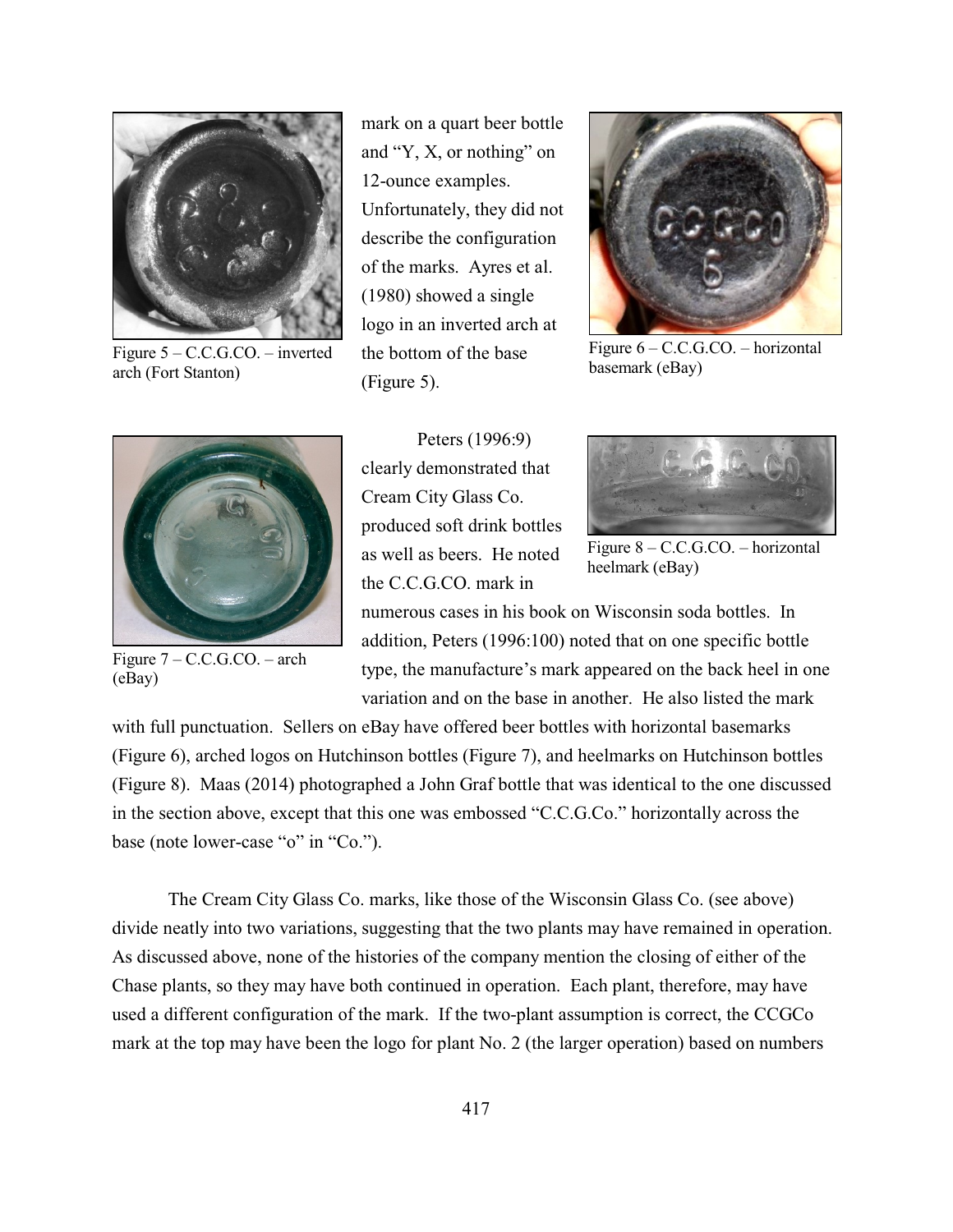– although our entire sample is painfully small. It is also possible that the two marks reflect two different time periods. Until and unless a sequencing is discovered, however, both "C.C.G.CO" and "C.C.G.C." should be dated 1888-1894. In addition, both of these ideas are complicated by the presence of another participant.



Figure  $9 - E.L.$  Husting / Milwaukee (eBay)

The CCGCo mark was also used by the Colorado City Glass Co., Colorado, Colorado, from 1888 to 1893, almost the same time period (see Part 1 of this two-part series for more information on the Colorado firm). As noted in the former

section, logos from the two could easily be confused. Geographic proximity, however, should help separate bottles made by the two companies. Bottles found in Colorado, Utah, Wyoming, and New Mexico were likely made at Colorado City, while those found in Wisconsin. Minnesota, Michigan, and other Midwestern states were probably produced



Figure 10 – Heelmark on Husting bottle (eBay)

at Milwaukee (Figures  $9 \& 10$ ). Containers marked with CCGCO that were used by Kansas and Nebraska soda bottlers or breweries, however, might be more problematical to positively identify.

The discussion in Part 1 makes clear distinctions between many of the containers made by the two firms. See the hypotheses and Table 2 in the earlier section for more discussion – also Table 1 below. In summary, the C.C.G.CO. mark appears in the following configurations and bottles made by the Cream City Glass Co.:

- 1. Arch base of Hutchinson bottles (Wisconsin *and* Colorado)
- 2. Arch base of amber beer bottles (Wisconsin only) some with very fat letters
- 3. Inverted arch base of amber beer bottles (Wisconsin only)
- 4. Horizontal base of Hutchinson bottles (Wisconsin *and* Colorado)
- 5. Back heel of Hutchinson bottles (Wisconsin only)
- 6. Arch base of flasks (Wisconsin only) (Figures 11 & 12)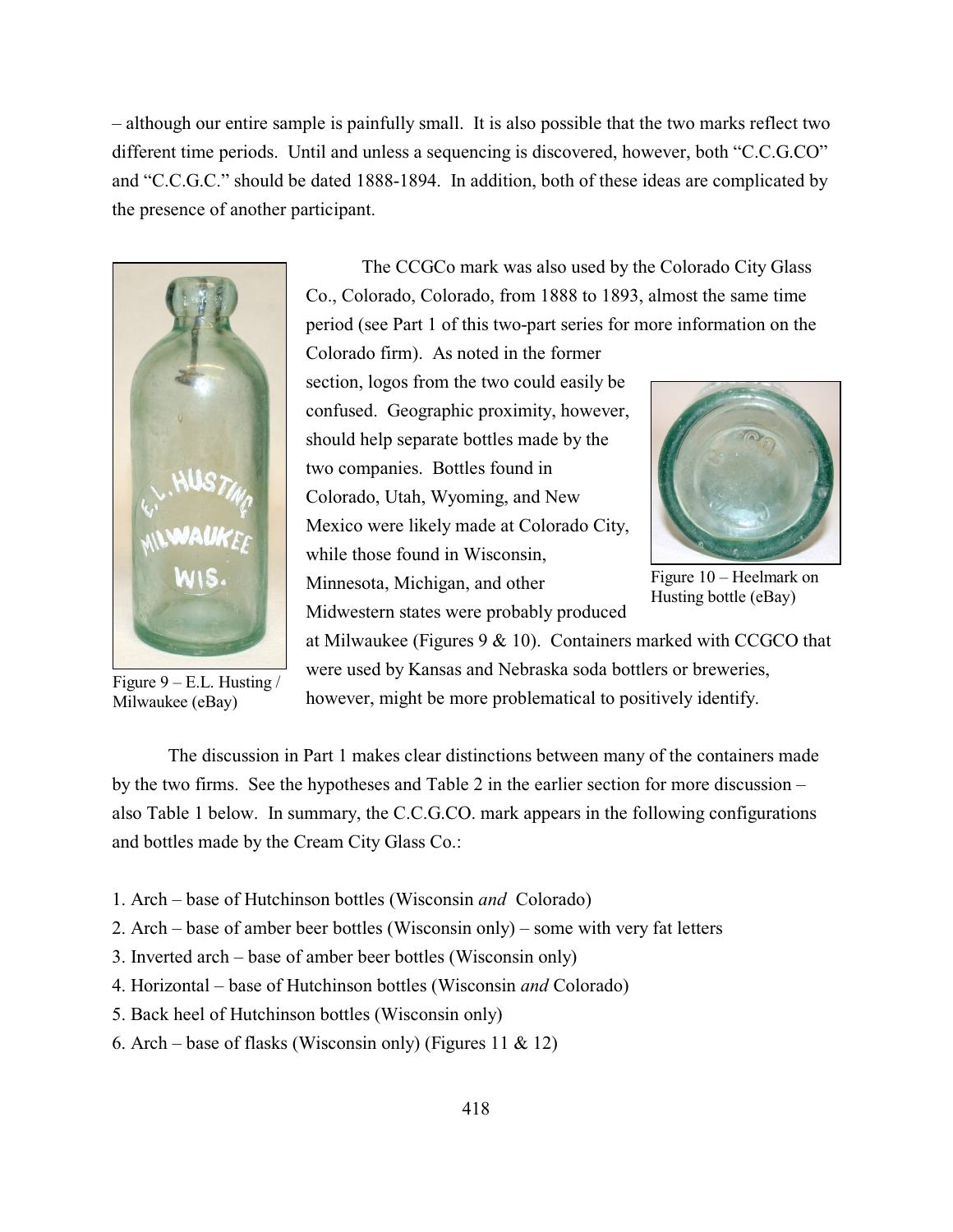

Figure 11 – Basemark on flask (eBay)



Figure 12 – Shoo-fly flask (eBay)

| <b>Basemark</b>                           | Heelmark     | Side Embossing     | <b>Bottle Type</b> |
|-------------------------------------------|--------------|--------------------|--------------------|
| CC.G.C.O. (arch)                          |              | Wis. (round plate) | Hutch              |
| C.C.G.CO. (arch)                          |              | Wis. (no plate)    | Hutch              |
| C.C.G.CO. (inv. arch)                     |              | Wis. (no plate)    | Hutch              |
|                                           | $C.C.G.CO.*$ | Wis. (round plate) | Hutch              |
| C.C.G.Co. (horiz.)                        |              | Wis (no plate)     | Hutch              |
| C.C.G.C. (horiz.) / 2                     |              | Wis. (no plate)    | Hutch              |
| C.C.G.C. (horiz.) / NO. $1**$             |              | Wis. (no plate)    | beer               |
| $ C.C.G.Co. (horiz.) / # **†$             |              | Wis. (round plate) | export beer        |
| C.C.G.CO. (horiz.) / $\#$ **              |              | none               | export beer        |
| C.C.G.Co. (arch) / $\#$ [fat letters] *** |              | none               | export beer        |
| $ C.C.G.CO. (inv. arch) / # **$           |              | none               | export beer        |
| C.C.G.CO. (arch) / $\#$ [thin letters] ** |              | none               | export beer        |
| $\parallel$ C.C.G.CO. (arch) **           |              | none               | flask              |

## **Table 1 – Cream City Logos and Bottles**

\* Heelmarks are horizontal.

\*\* All or some made in amber glass.

† The "O" in "Co" is slightly smaller than the other letters and is above a period or dot.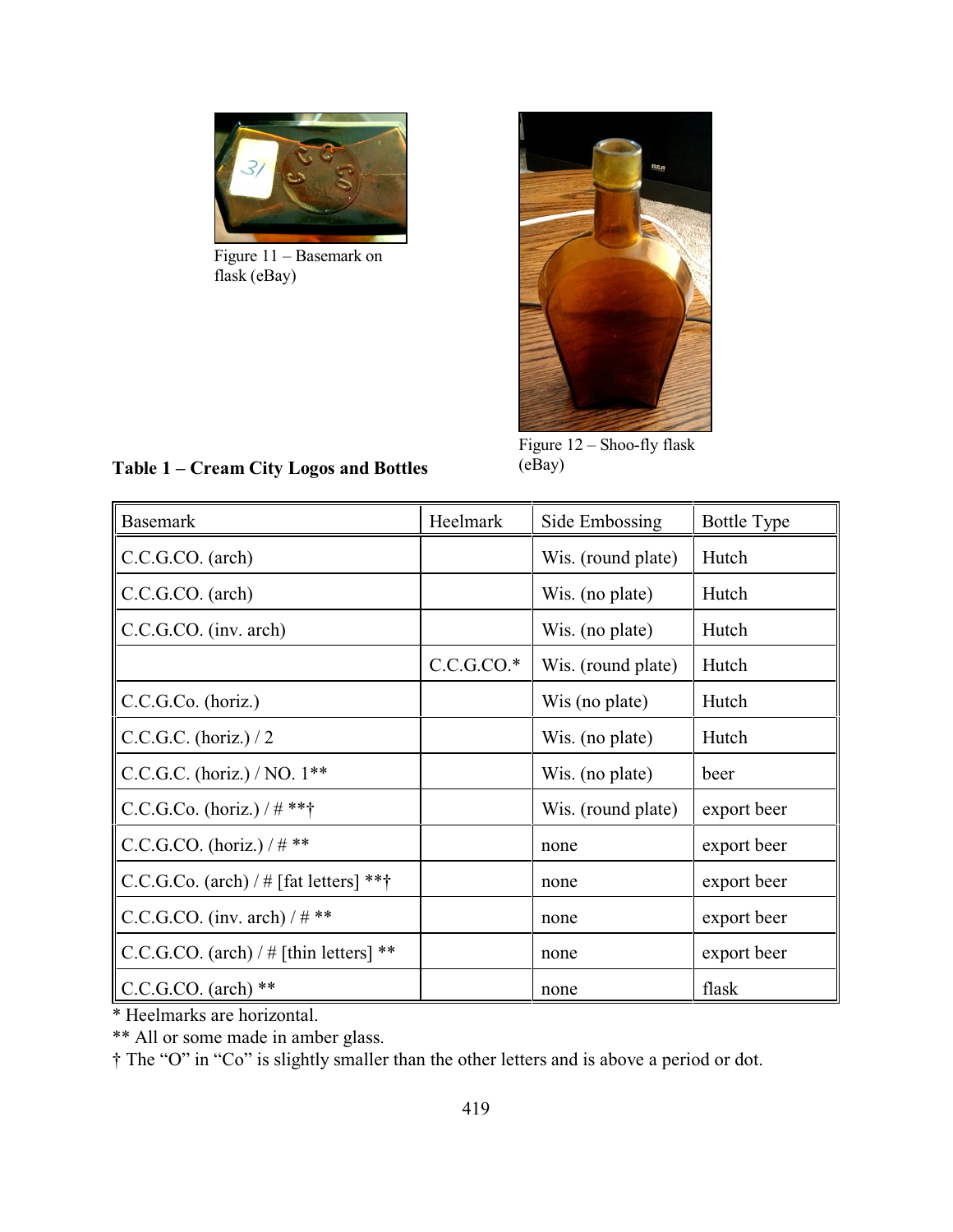## **Mason Jars**

Maas (2014) illustrated a Mason jar that he noted as a "Cream City Glass Co. fruit jar. Includes CCGC which could possibly have been made at Cream City Glass, but it's not certain. They don't turn up in the Milwaukee area, but it is known that Cream City Glass made fruit jars so it is a possibility" (Figure 13). The front of the jar is actually embossed "MASON'S (arch) / "CC" (with the second "C" mirroring the first one) / GC (with the "C" again in mirror) / PATENT / NOV. 30 $^{\text{TH}}$  / 1858 (all horizontal)" (Figure 14). Roller (1983:233) discussed the jar:

> Maker is uncertain but may have been at the Colorado City Glass Company in Colorado City, Colorado (1889-1893); the Cream City Glass Company of Milwaukee, Wisconsin (1888-1894); or the Crystal City Glass Company of Bowling Green, Ohio (1889-1893) all of which were reported to have made fruit jars.



Figure 13 – Cream City fruit jar (Maas 2014)



Figure 14 – CCCG logo (Roller 1983:233)

He added that a variation had "D in diamond" on the base. Unfortunately, no one illustrated the Diamond-D logo, and we have not located a photo. The Dominion Glass Co., Montreal, Canada, used a Diamond-D mark from 1928 to the 1970s (King 1987:248). All jars by that time

would have been machine made, but the jars with the "CCGC" logo were all mouth blown. We have not discovered a probable user a  $19<sup>th</sup>$  century Diamond-D mark.



Figure 15 – Cream City fruit jar (Creswick 1987:114)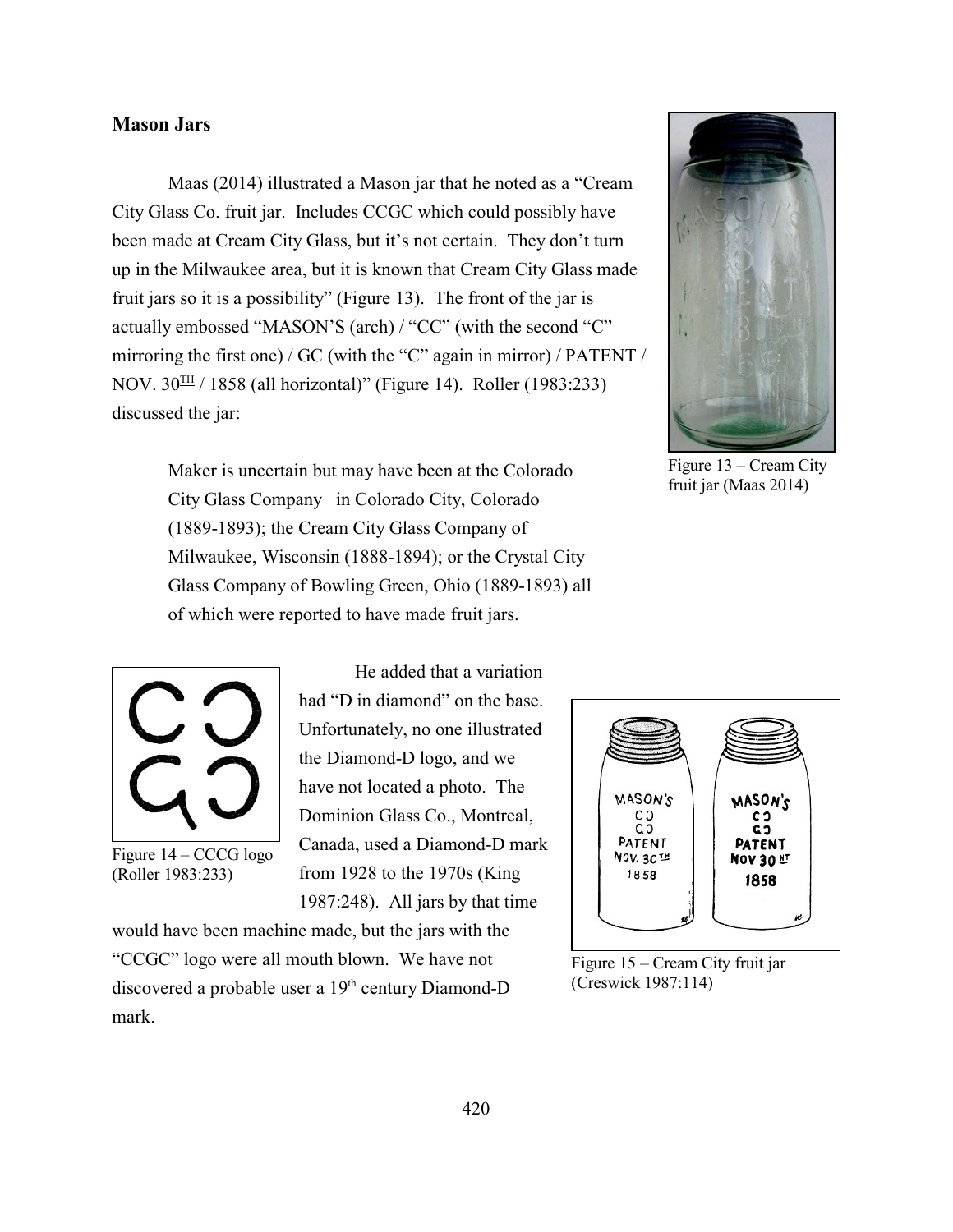Creswick (1987:141) illustrated the jars and noted an error variation with " $30<sup>H</sup>T$ " instead of "30 $H$ " (Figure 15). She did not speculate on the maker. The Roller update (2011:352) noted that "Jerry McCann added further clarification by observing that these jars turn up in the Milwaukee area suggesting Cream City Glass Company. In addition, they are too common to have [been] made by the Colorado City Glass Company and do not turn up in Ohio."

## **Discussion and Conclusions**

Because both the Cream City Glass Co. and Colorado City Glass Co. used the same marks on similar types of bottles, during an almost identical time period, it is has been difficult to determine which variations belonged to which companies. However, our assessment – presented in its entirety in "A Marked Coincidence, Part 1" – makes a clear distinction between the two firms for most bottle/logos types. On many others, the embossed labels indicated a geographical proximity that should help place the manufacturer. For dating purposes, the specific maker is irrelevant, however, as both firms were in production during almost the exact same period.

## **Sources**

Ayres, James E., William Liesenbien, Lee Fratt, and Linda Eure 1980 "Beer Bottles from the Tucson Urban Renewal Project, Tucson, AZ." Unpublished manuscript, Arizona State Museum Archives, RG5, Sg3, Series 2, Subseries 1, Folder 220.

## Brose, David S. And David W. Rupp

1967 "Glass Bottles from the Custer Road Dump Site." *Michigan Archaeologist* 13(2):84-128.

Herskovitz, Robert M.

1978 *Fort Bowie Material Culture*. University of Arizona Press, Tucson.

#### Incorporation Records

1904-1914 Incorporation Records, Wisconsin Historical Society, Madison, Wisconsin.